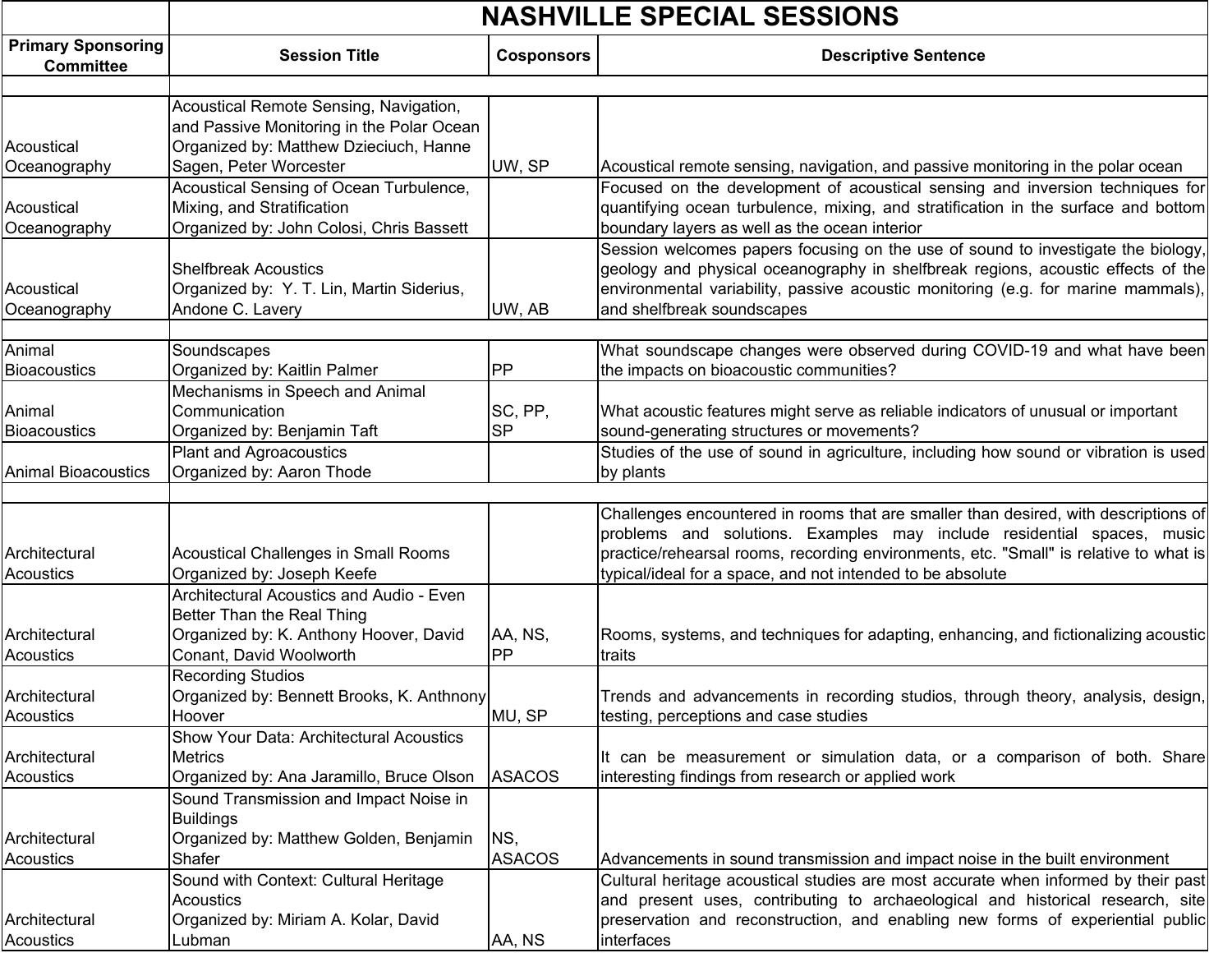| Biomedical        | Brain Theranostics and Immunomodulation        |           |                                                                                     |
|-------------------|------------------------------------------------|-----------|-------------------------------------------------------------------------------------|
| Acoustics         | Organized by: Charles Caskey, Hong Chen        |           | Will integrate ultrasound therapy and diagnosis of brain diseases                   |
|                   |                                                |           | Session intends to cover applications of deep learning in biomedical ultrasound     |
|                   | Deep Learning in Ultrasound Imaging and        |           | imaging (data acquisition, image formation, beamforming, image quality              |
| Biomedical        | <b>Tissue Characterization</b>                 |           | improvement, etc.) and tissue characterization (biomarker extraction, diagnosis,    |
| <b>Acoustics</b>  | Organized by: Aiguo Han, Xiaoming Zhang CA, SP |           | $etc.$ )                                                                            |
|                   | Detection and Quantification of Bubble         |           |                                                                                     |
|                   | Activity in Therapeutic Ultrasound             |           |                                                                                     |
| Biomedical        | Organized by: Adam Maxwell, Eli                |           | Will focus on methods to detect the presence of bubbles and quantify their spatial  |
| <b>Acoustics</b>  | Vlaisavljevich                                 |           | and temporal behavior during therapeutic ultrasound exposures                       |
|                   |                                                |           |                                                                                     |
|                   | Look How Big You've Gotten! A Story of         |           |                                                                                     |
| Biomedical        | <b>Droplets and Ultrasound</b>                 |           | Will highlight recent advances in the basic science of phase-shift emulsions and    |
| <b>Acoustics</b>  | Organized by: Kevin Haworth, Mario Fabiilli    |           | acoustic droplet vaporization as well as their biomedical application               |
|                   |                                                |           | Beamforming techniques are the bases of various medical, NDE, and other             |
|                   |                                                |           | applications in acoustics. Novel beamforming techniques including plane wave,       |
|                   | Novel Ultrasound Beamforming Techniques        |           | synthetic aperture, Fourier-based image reconstructions, limited-diffraction beams, |
| Biomedical        | and Their Applications                         |           | and other novel beamforming techniques are finding applications in various areas    |
| <b>Acoustics</b>  | Organized by: Jian-yu Lu, Hervé Liebgott       | <b>SP</b> | including biomedical ultrasound                                                     |
|                   | Image Quality Assessment for Modern            |           | Recent advanced imaging methods incorporate non-linear processing, which means      |
| Biomedical        | Imaging                                        |           | that conventional image quality metrics are broken, and image quality assessment    |
| <b>Acoustics</b>  | Organized by: Brett Byram                      | <b>SP</b> | must be reconsidered.                                                               |
|                   | 150th Anniversary Celebration of Paul          |           |                                                                                     |
|                   | Langevin: Inventor of Modern Ultrasound        |           | Time to celebrate the achievements of Paul Langevin: the invention of high          |
| Biomedical        | Organized by: Thomas Szabo, Francis            |           | transmission ultrasound with piezoelectric pulse echo devices which led to medical  |
| <b>Acoustics</b>  | <b>Duck</b>                                    |           | ultrasound, sonar and many other applications                                       |
|                   | Tribute to Fellows and Award Winners of        |           |                                                                                     |
| Biomedical        | the BATC: 2022                                 |           | Session will include talks from new fellows/award winners of the BATC for the 2022  |
| Acoustics         | Organized by: Kenneth Bader                    |           | calendar year                                                                       |
|                   | <b>Ultrasound Brain and Super-Resolution</b>   |           |                                                                                     |
| <b>Biomedical</b> | Imaging                                        |           |                                                                                     |
| <b>Acoustics</b>  | Organized by: Chengzhi Shi                     | PA, SP    | Will cover all topics on ultrasound brain imaging and super-resolution imaging      |
|                   | Finite Difference Time Domain Methods          |           |                                                                                     |
|                   | <b>Across Acoustics</b>                        |           |                                                                                     |
| Computational     | Organized by: Jennifer Cooper, Michelle        |           | Similarities and differences among FDTD methods and implementations for a broad     |
| Acoustics         | Swearingen, Subha Maruvada                     | BA        | variety of applications and propagation environments.                               |
|                   |                                                |           |                                                                                     |
|                   | earning and Stochastic Modeling in             |           |                                                                                     |
|                   | <b>Computational Acoustics</b>                 |           | Session emphasizes stochastic modeling, Bayesian and machine learning, and          |
| Computational     | Organized by: Wael H. Ali, Aaron Charous,      |           | reduced-order approaches for both forward and inverse problems in all areas of      |
| Acoustics         | Pierre F. J. Lermusiaux                        |           | computational acoustics.                                                            |
|                   | Numerical Approaches for Complex Media         |           |                                                                                     |
|                   | and Geometries                                 |           |                                                                                     |
| Computational     | Organized by: Z. Charlie Zheng, D. Keith       |           | Numerical approaches to calculating sound fields in complex media or with complex   |
| Acoustics         | Wilson                                         | <b>BA</b> | geometries.                                                                         |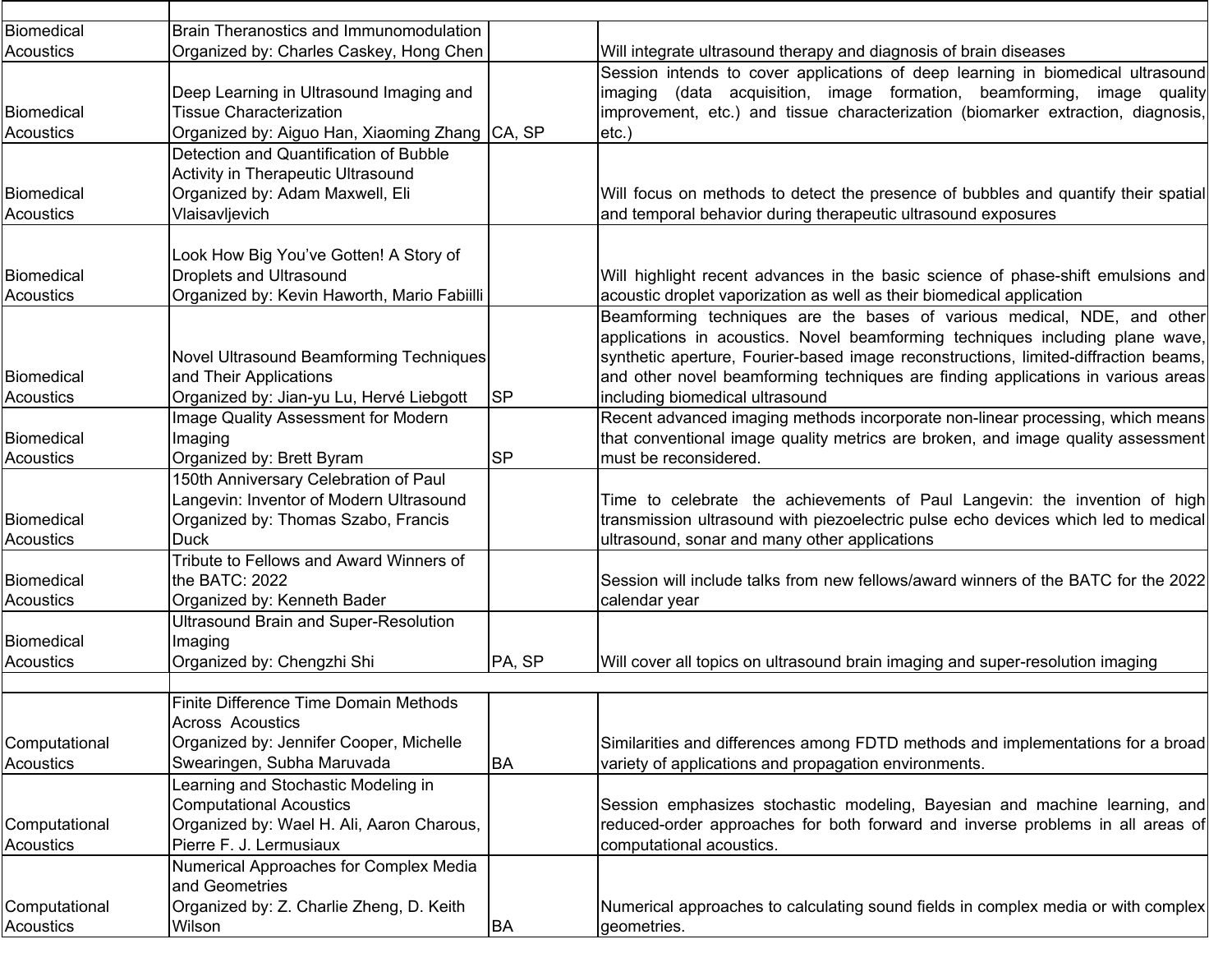| <b>Acoustics</b><br>Organized by: Amanda Hanford, Matthew<br>Computational<br>Physics-informed approaches to artificial intelligence and machine learning as<br>Acoustics<br>Blevins, Brandon Lee<br>BA, SP<br>appropriate to acoustical and noise applications.<br>Case studies and examples of successful partnerships between industry and<br>Connecting Industry and Education<br>Organized by: Jim DeGrandis, Daniel<br><b>Education in</b><br>educational institutions, internships, equipment donations, educational programs,<br>Acoustics<br>Russell<br>mentoring, etc.<br>Audio Recording Technology and<br>Engineering<br>Engineering<br>Organized by: Gary Elko<br>manufacturers and possibly even musicians to discuss modern sound recording<br><b>Acoustics</b><br><b>SP</b><br><b>Automotive Acoustics</b><br>CA, SA<br>in both exterior and interior of vehicles<br>Graduate Programs in Acoustics Poster<br>Session<br>Student<br>Organized by: Zane Rusk<br>and student research opportunities relevant to acoustics<br>Council<br>Interdisciplinary<br>Modeling and Simulation of Physical Effects<br>A survey of new methods for digital music production that incorporate simulated<br>in Sound Reproduction<br>effects of physical sound reproduction, such as loudspeaker cabinets or microphone<br><b>Musical</b><br>Organized by: Preston S. Wilson, Mark Rau<br>Acoustics<br>placement<br>Acoustics Design of Indoor and Outdoor<br>Firing Ranges, and Protection from High<br>Level Impulse Noise<br>Organized by: William Murphy, Stephen<br>Acoustics design of indoor and outdoor firing ranges, and protection from high level<br>Campbell, Cameron Fackler<br>impulse noise<br><b>PP</b><br><b>Noise</b><br>Community Impacts Associated with<br><b>Entertainment Sound</b><br>Organized by: David Woolworth, Brandon<br>Sound related impacts of entertainment sound on communities: studies, analysis,<br><b>IPP</b><br>Cudequest<br>solutions, non solutions and fantasies<br>Flanking Paths: Finding Them, Solving<br>In the low ASTC value that can occur in a partition with a lab tested high STC. This<br>Them and Improvement in ASTC When<br>You Do<br>session will present methods to find flanking paths, methods to solve the flanking |              | <b>Physics-Informed Artificial</b> |                                                                                       |
|--------------------------------------------------------------------------------------------------------------------------------------------------------------------------------------------------------------------------------------------------------------------------------------------------------------------------------------------------------------------------------------------------------------------------------------------------------------------------------------------------------------------------------------------------------------------------------------------------------------------------------------------------------------------------------------------------------------------------------------------------------------------------------------------------------------------------------------------------------------------------------------------------------------------------------------------------------------------------------------------------------------------------------------------------------------------------------------------------------------------------------------------------------------------------------------------------------------------------------------------------------------------------------------------------------------------------------------------------------------------------------------------------------------------------------------------------------------------------------------------------------------------------------------------------------------------------------------------------------------------------------------------------------------------------------------------------------------------------------------------------------------------------------------------------------------------------------------------------------------------------------------------------------------------------------------------------------------------------------------------------------------------------------------------------------------------------------------------------------------------------------------------------------------------------------------------------------------------------------------------------------------------------------------|--------------|------------------------------------|---------------------------------------------------------------------------------------|
|                                                                                                                                                                                                                                                                                                                                                                                                                                                                                                                                                                                                                                                                                                                                                                                                                                                                                                                                                                                                                                                                                                                                                                                                                                                                                                                                                                                                                                                                                                                                                                                                                                                                                                                                                                                                                                                                                                                                                                                                                                                                                                                                                                                                                                                                                      |              | Intelligence/Machine Learning for  |                                                                                       |
|                                                                                                                                                                                                                                                                                                                                                                                                                                                                                                                                                                                                                                                                                                                                                                                                                                                                                                                                                                                                                                                                                                                                                                                                                                                                                                                                                                                                                                                                                                                                                                                                                                                                                                                                                                                                                                                                                                                                                                                                                                                                                                                                                                                                                                                                                      |              |                                    |                                                                                       |
|                                                                                                                                                                                                                                                                                                                                                                                                                                                                                                                                                                                                                                                                                                                                                                                                                                                                                                                                                                                                                                                                                                                                                                                                                                                                                                                                                                                                                                                                                                                                                                                                                                                                                                                                                                                                                                                                                                                                                                                                                                                                                                                                                                                                                                                                                      |              |                                    |                                                                                       |
|                                                                                                                                                                                                                                                                                                                                                                                                                                                                                                                                                                                                                                                                                                                                                                                                                                                                                                                                                                                                                                                                                                                                                                                                                                                                                                                                                                                                                                                                                                                                                                                                                                                                                                                                                                                                                                                                                                                                                                                                                                                                                                                                                                                                                                                                                      |              |                                    |                                                                                       |
|                                                                                                                                                                                                                                                                                                                                                                                                                                                                                                                                                                                                                                                                                                                                                                                                                                                                                                                                                                                                                                                                                                                                                                                                                                                                                                                                                                                                                                                                                                                                                                                                                                                                                                                                                                                                                                                                                                                                                                                                                                                                                                                                                                                                                                                                                      |              |                                    |                                                                                       |
|                                                                                                                                                                                                                                                                                                                                                                                                                                                                                                                                                                                                                                                                                                                                                                                                                                                                                                                                                                                                                                                                                                                                                                                                                                                                                                                                                                                                                                                                                                                                                                                                                                                                                                                                                                                                                                                                                                                                                                                                                                                                                                                                                                                                                                                                                      |              |                                    |                                                                                       |
|                                                                                                                                                                                                                                                                                                                                                                                                                                                                                                                                                                                                                                                                                                                                                                                                                                                                                                                                                                                                                                                                                                                                                                                                                                                                                                                                                                                                                                                                                                                                                                                                                                                                                                                                                                                                                                                                                                                                                                                                                                                                                                                                                                                                                                                                                      |              |                                    |                                                                                       |
|                                                                                                                                                                                                                                                                                                                                                                                                                                                                                                                                                                                                                                                                                                                                                                                                                                                                                                                                                                                                                                                                                                                                                                                                                                                                                                                                                                                                                                                                                                                                                                                                                                                                                                                                                                                                                                                                                                                                                                                                                                                                                                                                                                                                                                                                                      |              |                                    |                                                                                       |
| Engineering Acoustics Organized by: Vahid Naderyan<br><b>Noise</b>                                                                                                                                                                                                                                                                                                                                                                                                                                                                                                                                                                                                                                                                                                                                                                                                                                                                                                                                                                                                                                                                                                                                                                                                                                                                                                                                                                                                                                                                                                                                                                                                                                                                                                                                                                                                                                                                                                                                                                                                                                                                                                                                                                                                                   |              |                                    | Sound recording technology has benefitted greatly with the profusion of               |
|                                                                                                                                                                                                                                                                                                                                                                                                                                                                                                                                                                                                                                                                                                                                                                                                                                                                                                                                                                                                                                                                                                                                                                                                                                                                                                                                                                                                                                                                                                                                                                                                                                                                                                                                                                                                                                                                                                                                                                                                                                                                                                                                                                                                                                                                                      |              |                                    | computational capabilities of computers and associated electronics. This has          |
|                                                                                                                                                                                                                                                                                                                                                                                                                                                                                                                                                                                                                                                                                                                                                                                                                                                                                                                                                                                                                                                                                                                                                                                                                                                                                                                                                                                                                                                                                                                                                                                                                                                                                                                                                                                                                                                                                                                                                                                                                                                                                                                                                                                                                                                                                      |              |                                    | lowered the cost to the point where folks can now produce high quality recordings at  |
|                                                                                                                                                                                                                                                                                                                                                                                                                                                                                                                                                                                                                                                                                                                                                                                                                                                                                                                                                                                                                                                                                                                                                                                                                                                                                                                                                                                                                                                                                                                                                                                                                                                                                                                                                                                                                                                                                                                                                                                                                                                                                                                                                                                                                                                                                      |              |                                    | their home. The session will invite recording engineers and sound effects plug-in     |
|                                                                                                                                                                                                                                                                                                                                                                                                                                                                                                                                                                                                                                                                                                                                                                                                                                                                                                                                                                                                                                                                                                                                                                                                                                                                                                                                                                                                                                                                                                                                                                                                                                                                                                                                                                                                                                                                                                                                                                                                                                                                                                                                                                                                                                                                                      |              |                                    |                                                                                       |
|                                                                                                                                                                                                                                                                                                                                                                                                                                                                                                                                                                                                                                                                                                                                                                                                                                                                                                                                                                                                                                                                                                                                                                                                                                                                                                                                                                                                                                                                                                                                                                                                                                                                                                                                                                                                                                                                                                                                                                                                                                                                                                                                                                                                                                                                                      |              |                                    | Latest developments and innovations in automotive acoustics including the design      |
|                                                                                                                                                                                                                                                                                                                                                                                                                                                                                                                                                                                                                                                                                                                                                                                                                                                                                                                                                                                                                                                                                                                                                                                                                                                                                                                                                                                                                                                                                                                                                                                                                                                                                                                                                                                                                                                                                                                                                                                                                                                                                                                                                                                                                                                                                      |              |                                    | and applications of acoustic components, measurement and simulation technologies      |
|                                                                                                                                                                                                                                                                                                                                                                                                                                                                                                                                                                                                                                                                                                                                                                                                                                                                                                                                                                                                                                                                                                                                                                                                                                                                                                                                                                                                                                                                                                                                                                                                                                                                                                                                                                                                                                                                                                                                                                                                                                                                                                                                                                                                                                                                                      |              |                                    |                                                                                       |
|                                                                                                                                                                                                                                                                                                                                                                                                                                                                                                                                                                                                                                                                                                                                                                                                                                                                                                                                                                                                                                                                                                                                                                                                                                                                                                                                                                                                                                                                                                                                                                                                                                                                                                                                                                                                                                                                                                                                                                                                                                                                                                                                                                                                                                                                                      |              |                                    |                                                                                       |
|                                                                                                                                                                                                                                                                                                                                                                                                                                                                                                                                                                                                                                                                                                                                                                                                                                                                                                                                                                                                                                                                                                                                                                                                                                                                                                                                                                                                                                                                                                                                                                                                                                                                                                                                                                                                                                                                                                                                                                                                                                                                                                                                                                                                                                                                                      |              |                                    |                                                                                       |
|                                                                                                                                                                                                                                                                                                                                                                                                                                                                                                                                                                                                                                                                                                                                                                                                                                                                                                                                                                                                                                                                                                                                                                                                                                                                                                                                                                                                                                                                                                                                                                                                                                                                                                                                                                                                                                                                                                                                                                                                                                                                                                                                                                                                                                                                                      |              |                                    | Poster session for academic institutions to present and detail their degree programs  |
|                                                                                                                                                                                                                                                                                                                                                                                                                                                                                                                                                                                                                                                                                                                                                                                                                                                                                                                                                                                                                                                                                                                                                                                                                                                                                                                                                                                                                                                                                                                                                                                                                                                                                                                                                                                                                                                                                                                                                                                                                                                                                                                                                                                                                                                                                      |              |                                    |                                                                                       |
|                                                                                                                                                                                                                                                                                                                                                                                                                                                                                                                                                                                                                                                                                                                                                                                                                                                                                                                                                                                                                                                                                                                                                                                                                                                                                                                                                                                                                                                                                                                                                                                                                                                                                                                                                                                                                                                                                                                                                                                                                                                                                                                                                                                                                                                                                      |              |                                    |                                                                                       |
|                                                                                                                                                                                                                                                                                                                                                                                                                                                                                                                                                                                                                                                                                                                                                                                                                                                                                                                                                                                                                                                                                                                                                                                                                                                                                                                                                                                                                                                                                                                                                                                                                                                                                                                                                                                                                                                                                                                                                                                                                                                                                                                                                                                                                                                                                      |              |                                    |                                                                                       |
|                                                                                                                                                                                                                                                                                                                                                                                                                                                                                                                                                                                                                                                                                                                                                                                                                                                                                                                                                                                                                                                                                                                                                                                                                                                                                                                                                                                                                                                                                                                                                                                                                                                                                                                                                                                                                                                                                                                                                                                                                                                                                                                                                                                                                                                                                      |              |                                    |                                                                                       |
|                                                                                                                                                                                                                                                                                                                                                                                                                                                                                                                                                                                                                                                                                                                                                                                                                                                                                                                                                                                                                                                                                                                                                                                                                                                                                                                                                                                                                                                                                                                                                                                                                                                                                                                                                                                                                                                                                                                                                                                                                                                                                                                                                                                                                                                                                      |              |                                    |                                                                                       |
|                                                                                                                                                                                                                                                                                                                                                                                                                                                                                                                                                                                                                                                                                                                                                                                                                                                                                                                                                                                                                                                                                                                                                                                                                                                                                                                                                                                                                                                                                                                                                                                                                                                                                                                                                                                                                                                                                                                                                                                                                                                                                                                                                                                                                                                                                      |              |                                    |                                                                                       |
|                                                                                                                                                                                                                                                                                                                                                                                                                                                                                                                                                                                                                                                                                                                                                                                                                                                                                                                                                                                                                                                                                                                                                                                                                                                                                                                                                                                                                                                                                                                                                                                                                                                                                                                                                                                                                                                                                                                                                                                                                                                                                                                                                                                                                                                                                      |              |                                    |                                                                                       |
|                                                                                                                                                                                                                                                                                                                                                                                                                                                                                                                                                                                                                                                                                                                                                                                                                                                                                                                                                                                                                                                                                                                                                                                                                                                                                                                                                                                                                                                                                                                                                                                                                                                                                                                                                                                                                                                                                                                                                                                                                                                                                                                                                                                                                                                                                      |              |                                    |                                                                                       |
|                                                                                                                                                                                                                                                                                                                                                                                                                                                                                                                                                                                                                                                                                                                                                                                                                                                                                                                                                                                                                                                                                                                                                                                                                                                                                                                                                                                                                                                                                                                                                                                                                                                                                                                                                                                                                                                                                                                                                                                                                                                                                                                                                                                                                                                                                      |              |                                    |                                                                                       |
|                                                                                                                                                                                                                                                                                                                                                                                                                                                                                                                                                                                                                                                                                                                                                                                                                                                                                                                                                                                                                                                                                                                                                                                                                                                                                                                                                                                                                                                                                                                                                                                                                                                                                                                                                                                                                                                                                                                                                                                                                                                                                                                                                                                                                                                                                      |              |                                    |                                                                                       |
|                                                                                                                                                                                                                                                                                                                                                                                                                                                                                                                                                                                                                                                                                                                                                                                                                                                                                                                                                                                                                                                                                                                                                                                                                                                                                                                                                                                                                                                                                                                                                                                                                                                                                                                                                                                                                                                                                                                                                                                                                                                                                                                                                                                                                                                                                      |              |                                    |                                                                                       |
|                                                                                                                                                                                                                                                                                                                                                                                                                                                                                                                                                                                                                                                                                                                                                                                                                                                                                                                                                                                                                                                                                                                                                                                                                                                                                                                                                                                                                                                                                                                                                                                                                                                                                                                                                                                                                                                                                                                                                                                                                                                                                                                                                                                                                                                                                      |              |                                    |                                                                                       |
|                                                                                                                                                                                                                                                                                                                                                                                                                                                                                                                                                                                                                                                                                                                                                                                                                                                                                                                                                                                                                                                                                                                                                                                                                                                                                                                                                                                                                                                                                                                                                                                                                                                                                                                                                                                                                                                                                                                                                                                                                                                                                                                                                                                                                                                                                      |              |                                    |                                                                                       |
|                                                                                                                                                                                                                                                                                                                                                                                                                                                                                                                                                                                                                                                                                                                                                                                                                                                                                                                                                                                                                                                                                                                                                                                                                                                                                                                                                                                                                                                                                                                                                                                                                                                                                                                                                                                                                                                                                                                                                                                                                                                                                                                                                                                                                                                                                      |              |                                    |                                                                                       |
|                                                                                                                                                                                                                                                                                                                                                                                                                                                                                                                                                                                                                                                                                                                                                                                                                                                                                                                                                                                                                                                                                                                                                                                                                                                                                                                                                                                                                                                                                                                                                                                                                                                                                                                                                                                                                                                                                                                                                                                                                                                                                                                                                                                                                                                                                      |              |                                    |                                                                                       |
|                                                                                                                                                                                                                                                                                                                                                                                                                                                                                                                                                                                                                                                                                                                                                                                                                                                                                                                                                                                                                                                                                                                                                                                                                                                                                                                                                                                                                                                                                                                                                                                                                                                                                                                                                                                                                                                                                                                                                                                                                                                                                                                                                                                                                                                                                      |              |                                    | Those concerned with the acoustic value of a wall, floor, etc. are often disappointed |
|                                                                                                                                                                                                                                                                                                                                                                                                                                                                                                                                                                                                                                                                                                                                                                                                                                                                                                                                                                                                                                                                                                                                                                                                                                                                                                                                                                                                                                                                                                                                                                                                                                                                                                                                                                                                                                                                                                                                                                                                                                                                                                                                                                                                                                                                                      |              |                                    |                                                                                       |
|                                                                                                                                                                                                                                                                                                                                                                                                                                                                                                                                                                                                                                                                                                                                                                                                                                                                                                                                                                                                                                                                                                                                                                                                                                                                                                                                                                                                                                                                                                                                                                                                                                                                                                                                                                                                                                                                                                                                                                                                                                                                                                                                                                                                                                                                                      |              |                                    |                                                                                       |
|                                                                                                                                                                                                                                                                                                                                                                                                                                                                                                                                                                                                                                                                                                                                                                                                                                                                                                                                                                                                                                                                                                                                                                                                                                                                                                                                                                                                                                                                                                                                                                                                                                                                                                                                                                                                                                                                                                                                                                                                                                                                                                                                                                                                                                                                                      | <b>Noise</b> | Organized by: Bonnie Schnitta      | paths and resultant improvement in the ASTC                                           |
| Jet and Launch Vehicle Noise                                                                                                                                                                                                                                                                                                                                                                                                                                                                                                                                                                                                                                                                                                                                                                                                                                                                                                                                                                                                                                                                                                                                                                                                                                                                                                                                                                                                                                                                                                                                                                                                                                                                                                                                                                                                                                                                                                                                                                                                                                                                                                                                                                                                                                                         |              |                                    |                                                                                       |
| Organized by: Alan T. Wall, Kent L. Gee,<br>CA, PA,                                                                                                                                                                                                                                                                                                                                                                                                                                                                                                                                                                                                                                                                                                                                                                                                                                                                                                                                                                                                                                                                                                                                                                                                                                                                                                                                                                                                                                                                                                                                                                                                                                                                                                                                                                                                                                                                                                                                                                                                                                                                                                                                                                                                                                  |              |                                    | Current practices and future plans for community noise testing and analysis           |
| Carolin P. Lubert<br>SP, SA<br>methods, including both survey and noise dose estimation aspects<br>Noise                                                                                                                                                                                                                                                                                                                                                                                                                                                                                                                                                                                                                                                                                                                                                                                                                                                                                                                                                                                                                                                                                                                                                                                                                                                                                                                                                                                                                                                                                                                                                                                                                                                                                                                                                                                                                                                                                                                                                                                                                                                                                                                                                                             |              |                                    |                                                                                       |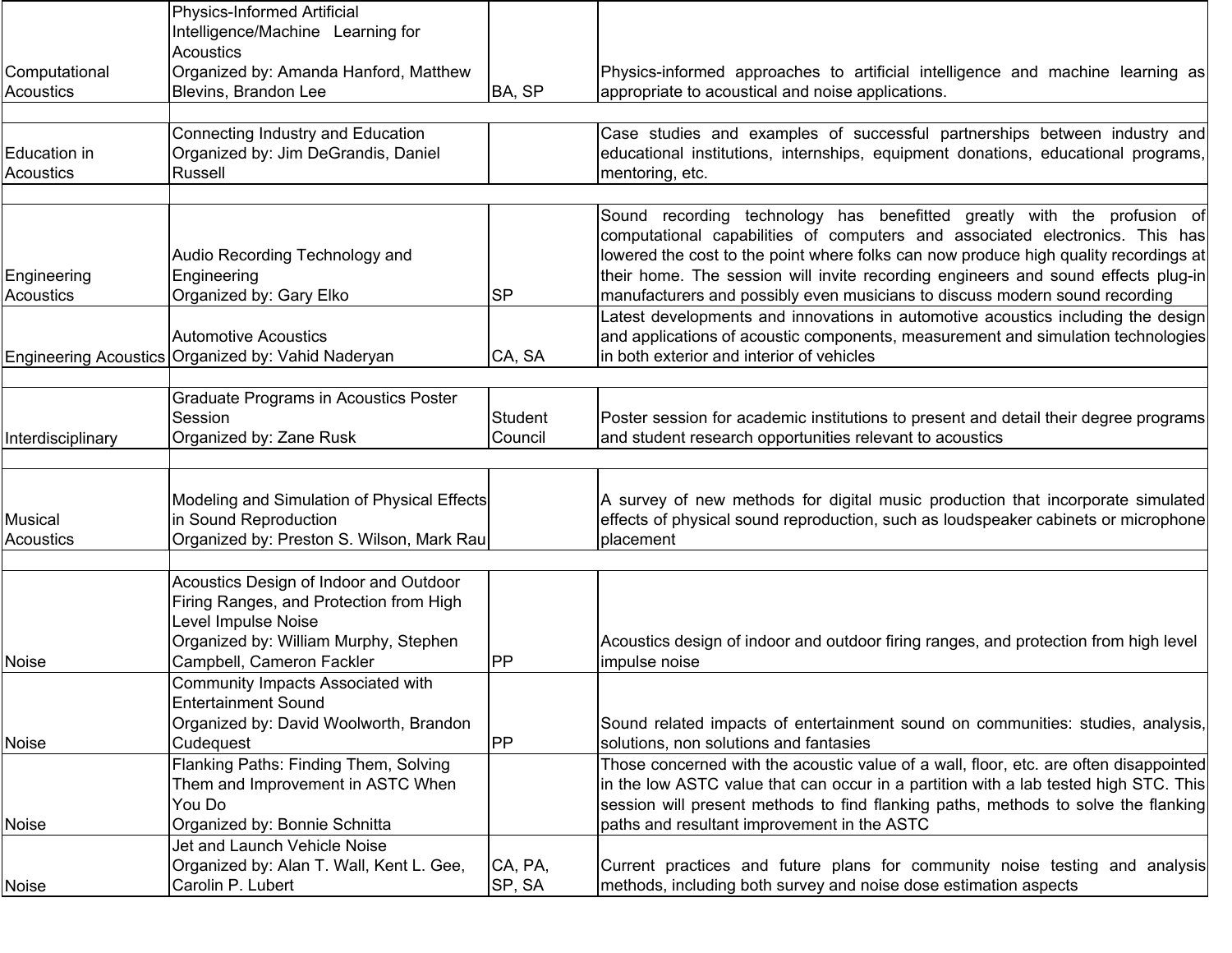|       | <b>IMethods for Community Noise Tord</b><br>I esting and |     |                                                                                                |
|-------|----------------------------------------------------------|-----|------------------------------------------------------------------------------------------------|
|       | lAnalvsis                                                |     | testing<br>and<br>Current<br>future plans for community noise<br>analvsısl<br>and<br>practices |
| Noise | Organized by:<br>Alexandra Loubeau                       | IPI | Imethods, including both survey and noise dose estimation aspects                              |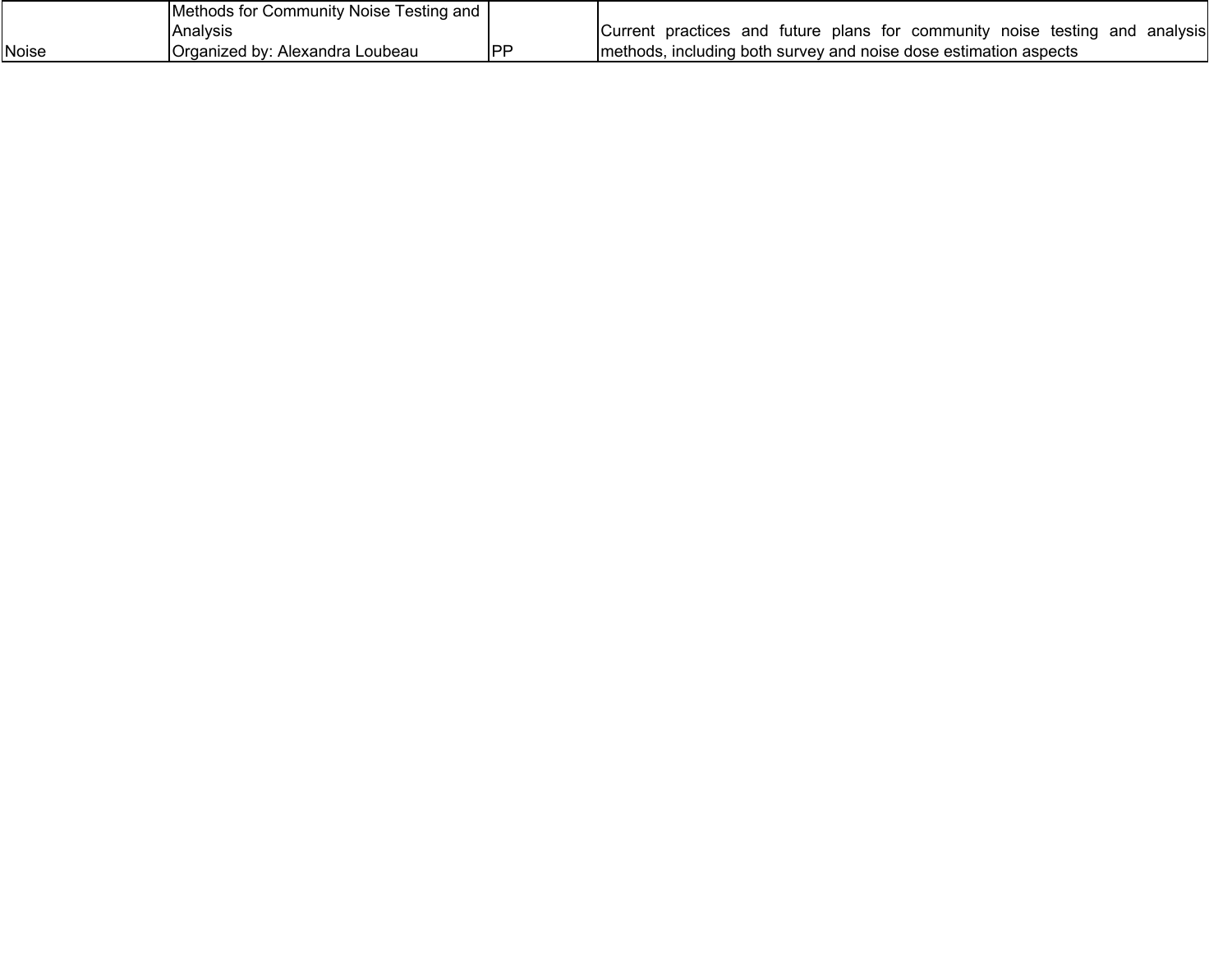|                   | Acoustofluidics                               |           |                                                                                      |
|-------------------|-----------------------------------------------|-----------|--------------------------------------------------------------------------------------|
|                   | Organized by: James Friend, Charles           |           | Sonochemistry is undergoing a renaissance and this session aims to highlight         |
| Physical          | Thompson, Kedar Chitale, Mark Meacham,        |           | recent advances in this field regarding new reactions, approaches, and               |
| Acoustics         | <b>Max Denis</b>                              | <b>BA</b> | understandings                                                                       |
| Physical          | <b>Effective Medium Theories in Acoustics</b> |           | Focused on methods of determining the effective material properties of complicated   |
| Acoustics         | Organized by: Michael Muhlestein              | SA, BA    | acoustical systems                                                                   |
|                   | <b>Frontiers of Resonant Ultrasound</b>       |           |                                                                                      |
|                   | Spectroscopy and its Applications             |           |                                                                                      |
| Physical          | Organized by: Christopher Kube, Matthew       |           | Session will bring together researchers and recent advances in the area of resonant  |
| <b>Acoustics</b>  | Cherry, Rasheed Adebisi                       | <b>SA</b> | ultrasound spectroscopy and resonance methods of solids                              |
|                   | Infrasound                                    |           |                                                                                      |
| Physical          | Organized by: Philip Blom, Gil Averbuch,      |           | Highlights of recent infrasound and seismoacoustics research including source        |
| Acoustics         | Roberto Sabatini                              | <b>CA</b> | physics, signal propagation, analysis methods, sensors, and similar topics           |
|                   | Interaction of Light and Sound                |           | Interaction of optical and acoustical systems, whether in biomedical applications    |
| Physical          | Organized by: E. Carr Everbach, Jason         |           | such as photoacoustics or acousto-optics, or engineering applications such as        |
| <b>Acoustics</b>  | Raymond                                       | <b>BA</b> | fiberoptic hydrophones or remote acoustic sensing using optics                       |
|                   |                                               |           | Speakers will present descriptions of their favorite homework problems and/or        |
|                   | My Favorite Homework Problems (Based          |           | classroom activities based on measured data from physical acoustics experiments      |
|                   | Measurements, Demonstrations, or<br>lon       |           | or demonstrations. Talks will include descriptions of the demonstration or           |
|                   | <b>Experimental Data)</b>                     |           | experiment that inspired the homework problem or activity, and how the measured      |
|                   |                                               |           |                                                                                      |
| Physical          | Organized by: Daniel Russell, Thomas          |           | data or the demonstration was incorporated into the homework problem or in-class     |
| Acoustics         | Szabo, Preston Wilson                         | ED        | activity                                                                             |
|                   | Particle Velocity Sensing and Associated      |           | Methods to measure acoustic particle velocity, vibrational velocity, and signal      |
| Physical          | Signal Processing                             |           | processing tools to analyze information obtained from velocity sensors in air and    |
| <b>Acoustics</b>  | Organized bu: W. Kirk Alberts, Ning Xiang     | <b>SP</b> | other media, e.g. soil and water                                                     |
|                   | Ultrasonic Assessment of Properties in        |           |                                                                                      |
|                   | <b>Complex Materials</b>                      |           |                                                                                      |
| Physical          | Organized by: Andrea Arguelles, Marie         |           | Focuses on ultrasonic testing and modeling methods for characterization of complex   |
| Acoustics         | Muller                                        | <b>BA</b> | material systems ranging from additively manufactured parts to biological media      |
|                   |                                               |           |                                                                                      |
| Psychological and | No special sessions planned                   |           |                                                                                      |
| Physiological     |                                               |           |                                                                                      |
| Acoustics         |                                               |           |                                                                                      |
|                   |                                               |           |                                                                                      |
| Signal Processing | Active Control of Sound and Vibration         |           | Theories, algorithms, practical applications and technology commercialization        |
| in Acoustics      | Organized by: Yangfan Lui, Jordan Cheer       | <b>SA</b> | related to active control of sound and vibration                                     |
|                   |                                               |           | Wave dispersion plays a critical role in numerous acoustics applications (biomedical |
|                   |                                               |           | ultrasound, ocean acoustics, geophysics, etc.). Identifying the components of        |
|                   |                                               |           | broadband sound waves allows the extraction of important properties of the           |
|                   |                                               |           | propagation medium and/or source. This session looks into the role of dispersion in  |
|                   | Dispersive Wave Signal Processing             |           | several applications of acoustics and identifies acoustic signal processing          |
| Signal Processing | Organized by: Zoi-Heleni Michalopoulou,       |           | techniques for the optimal extraction of information from the dispersive behavior of |
| in Acoustics      | Julien Bonnel                                 |           | waves                                                                                |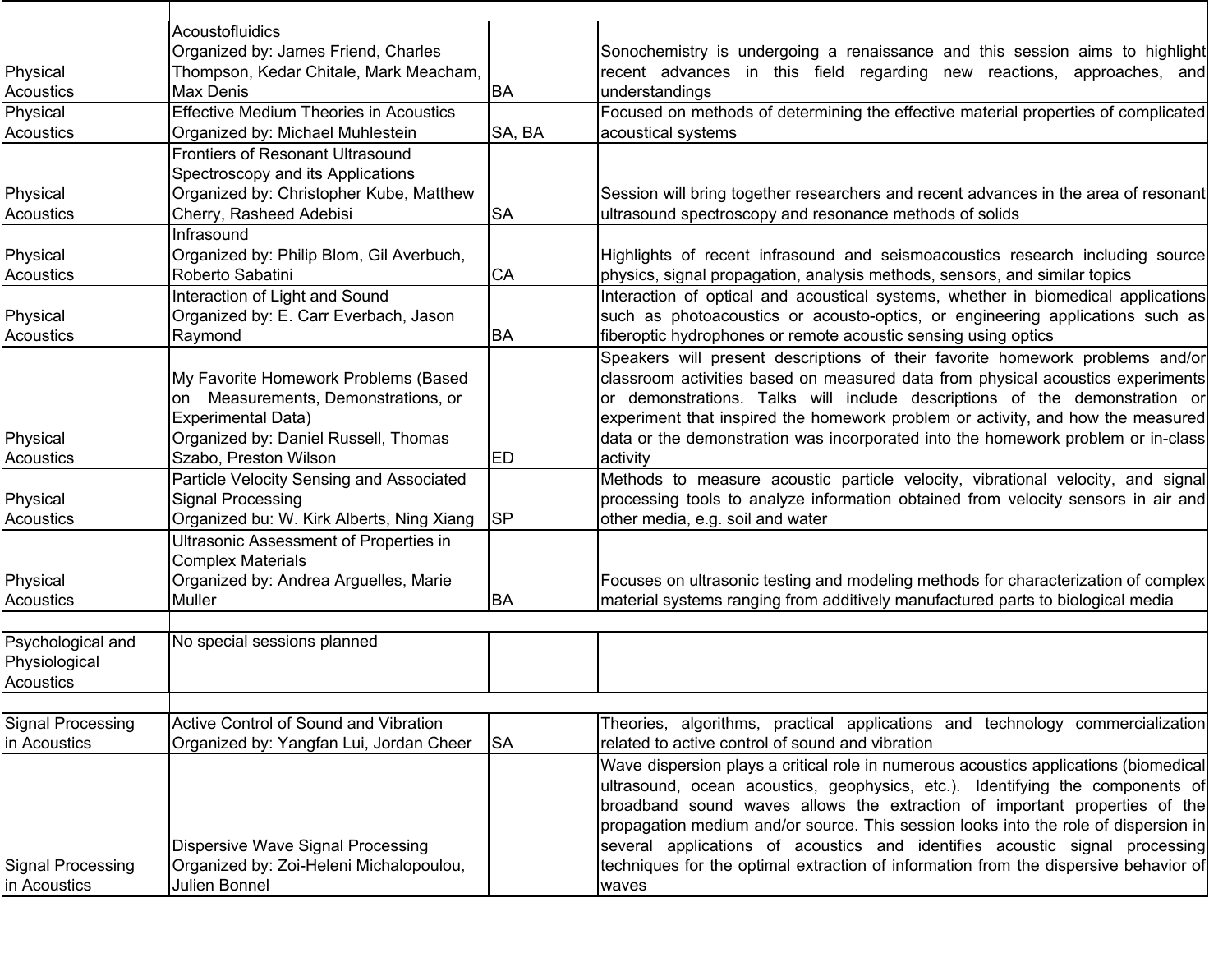| <b>Signal Processing</b><br>in Acoustics     | Signal Processing for Musical Audio<br>Production<br>Organized by: Scott Hawley                                                                                                       |          | Presentations related to the manipulation of musical audio signals, including but not<br> limited to: filters, audio effects, plugins, spectral and temporal processing, spatial <br>audio, plugins, perceptual metrics, machine learning approaches, applications<br>toward recording, mixing, mastering, live sound production, audio restoration, and<br>more                                                                                                                                                                                                                             |
|----------------------------------------------|---------------------------------------------------------------------------------------------------------------------------------------------------------------------------------------|----------|----------------------------------------------------------------------------------------------------------------------------------------------------------------------------------------------------------------------------------------------------------------------------------------------------------------------------------------------------------------------------------------------------------------------------------------------------------------------------------------------------------------------------------------------------------------------------------------------|
| Speech                                       | Acoustics and Communication in<br><b>Healthcare Settings</b><br>Organized by: Melissa Baese-Berk, Tessa                                                                               | AA, NS,  | Will describe the soundscape in healthcare settings and describe how the acoustics                                                                                                                                                                                                                                                                                                                                                                                                                                                                                                           |
| Communication<br>Speech<br>Communication     | Bent<br>Bilingualism and the Brain<br>Organized by: McCall E. Sarrett, Joseph C.<br>Toscano                                                                                           | PP<br>PP | of these settings impacts communication between patients and providers<br>Issues in speech communication become even more complex when language users<br>are balancing multiple languages This special session examines the neural<br>mechanisms subserving multilingual speech processing                                                                                                                                                                                                                                                                                                   |
| <b>Structural Acoustics</b><br>and Vibration | <b>Acoustic Metamaterials</b><br>Organized by: Bogdan Popa, Alexey<br>Titovich, Christina Naify                                                                                       | CA       | Contributions on theoretical and computational analysis of new metamaterial<br>structures, experimental validation, and characterization of prototype unit cells or<br>bulk materials, and demonstrations of the uses for acoustic metamaterials                                                                                                                                                                                                                                                                                                                                             |
| <b>Structural Acoustics</b><br>and Vibration | <b>Additive Manufacturing and Acoustics</b><br>Organized by: Christina Naify, Michael<br>Haberman, James Cottingham, John<br>Granzow                                                  | EA       | Highlights recent advancements that integrate additive manufacturing with acoustic<br>and elastic wave propagation, including (but not limited to) new acoustic materials,<br>devices, and characterization techniques                                                                                                                                                                                                                                                                                                                                                                       |
| <b>Structural Acoustics</b><br>and Vibration | <b>Fluid Structure Interaction</b><br>Organized by: Benjamin Goldsberry, Micah<br>Shepherd                                                                                            |          | Contributions on theoretical, experimental, and computational analysis of the<br>coupling of acoustic and elastic waves, including the computation and/or<br>measurements of the near and far field scattering, vibration, and radiation damping<br>from fluid-loaded structures                                                                                                                                                                                                                                                                                                             |
| <b>Structural Acoustics</b><br>and Vibration | Real-World Case Studies in Structural<br>Acoustics and Vibration of Vehicles<br>Organized by: Robert Koch, Shung H.<br>"Sue" Sung                                                     |          | Real-world case studies in structural acoustics and vibration of vehicles                                                                                                                                                                                                                                                                                                                                                                                                                                                                                                                    |
| <b>Structural Acoustics</b><br>and Vibration | Surrogate and Reduced-Order Modeling for<br><b>Structural Acoustics Applications</b><br>Organized by: Anthony Bonomo, Stephanie<br>Konarski, Ali Kanj<br><b>Tunable Metamaterials</b> | CA       | Model order reduction (the development and deployment of models of reduced<br>computational complexity) and surrogate modeling (the creation and utilization of<br>cheap-to-evaluate "black box" models from experimental or simulated data) are two<br>methods useful for overcoming the modeling and simulation challenges facing<br>today's structural acoustics analyst. Topics include fast frequency sweeping, proper<br>orthogonal decomposition, Kriging, machine learning applications, and others<br>Recent advances in manipulating wave propagation through acoustic and elastic |
| <b>Structural Acoustics</b><br>and Vibration | Organized by: Ganesh Patil, Benjamin<br>Goldsberry, Elizabeth Smith                                                                                                                   |          | metamaterials by means of active and/or passive mechanisms, including new or<br>improved analytical, computational, and experimental approaches                                                                                                                                                                                                                                                                                                                                                                                                                                              |
| Underwater<br>Acoustics                      | <b>Memorial Session for Lisa Zurk</b><br>Organized by: Kathleen Wage, Martin<br>Siderius                                                                                              | AO       | Session honoring the research accomplishments of Lisa Zurk in underwater<br>acoustics and signal processing. Topics include passive and active sonar detection,<br>classification, localization and tracking. Much of her work focused on physics-based<br>signal processing such as matched field processing and exploiting the waveguide<br>invariant                                                                                                                                                                                                                                      |